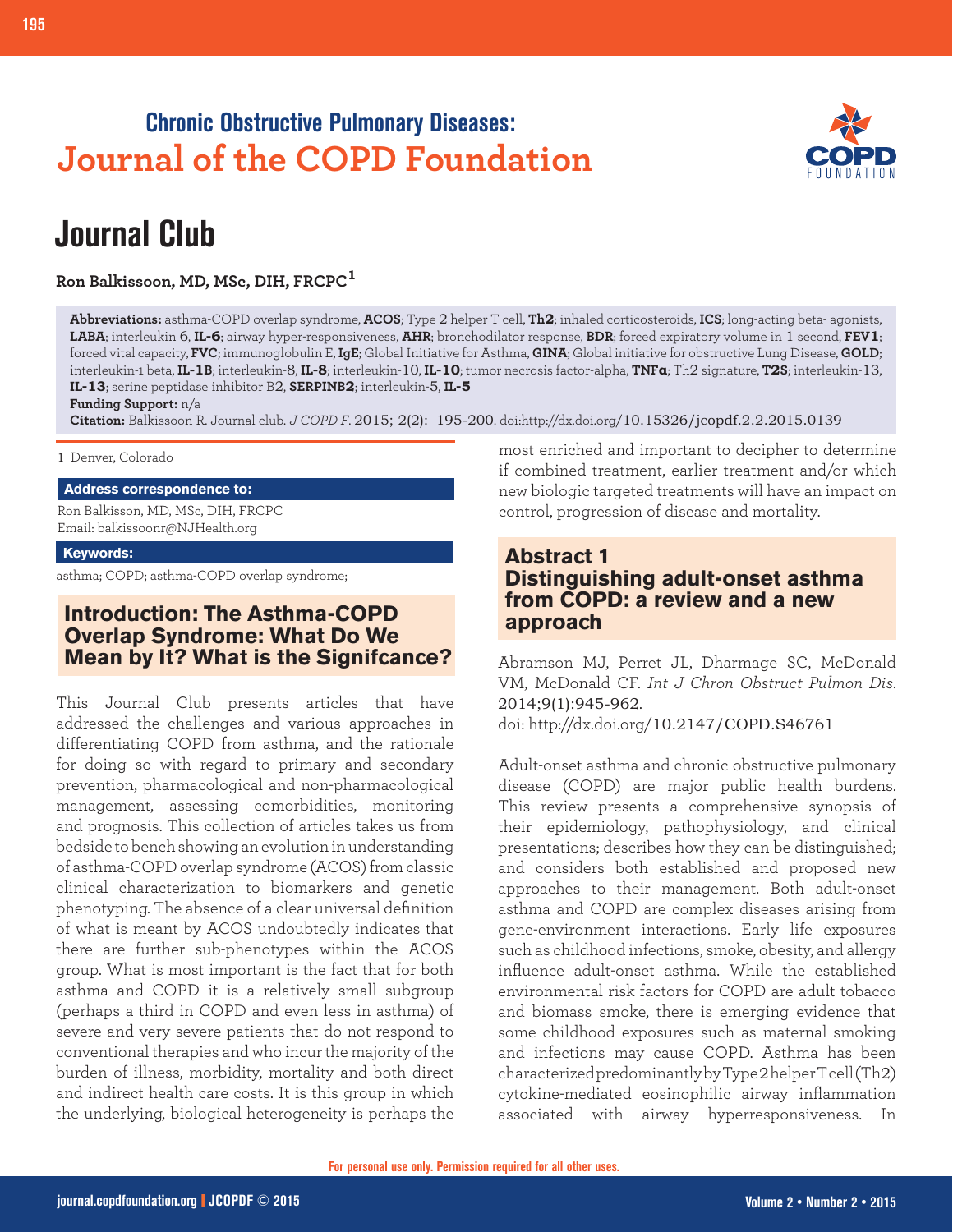established COPD, the inflammatory cell infiltrate in small airways comprises predominantly neutrophils and cytotoxic T cells (CD8 positive lymphocytes). Parenchymal destruction (emphysema) in COPD is associated with loss of lung tissue elasticity, and small airways collapse during exhalation. The precise definition of chronic airflow limitation is affected by age; a fixed cut-off of forced expiratory volume in 1 second/ forced vital capacity leads to overdiagnosis of COPD in the elderly. Traditional approaches to distinguishing between asthma and COPD have highlighted age of onset, variability of symptoms, reversibility of airflow limitation, and atopy. Each of these is associated with error due to overlap and convergence of clinical characteristics. The management of chronic stable asthma and COPD is similarly convergent. New approaches to the management of obstructive airway diseases in adults have been proposed based on inflammometry and also multi-dimensional assessment, which focuses on the four domains of the airways, comorbidity, self-management, and risk factors. Shortacting beta-agonists provide effective symptom relief in airway diseases. Inhalers combining a long-acting beta-agonist and corticosteroid are now widely used for both asthma and COPD. Written action plans are a cornerstone of asthma management although evidence for self-management in COPD is less compelling. The current management of chronic asthma in adults is based on achieving and maintaining control through step-up and step-down approaches, but further trials of back-titration in COPD are required before a similar approach can be endorsed. Long-acting inhaled anticholinergic medications are particularly useful in COPD. Other distinctive features of management include pulmonary rehabilitation, home oxygen, and end of life care.

#### **Comments**

Abramson and colleagues present a comprehensive upto-date overview of conventional clinical metrics used in the assessment of patients with obstructive airway disease. They also discuss the reasons why it does make a difference whether or not a patient is considered to have asthma or COPD with regard to medication choices, as well as non-pharmacological interventions, monitoring and prognosis. While ACOS is not the main focus, the authors present a cogent treatise as to why we should not simply clump everyone together and treat them all the same and in turn, why ACOS may be a distinct group with its own unique features warranting special considerations in evaluation and treatment options.

#### **Abstract 2 The asthma-COPD overlap syndrome (ACOS)**

Bujarski S, Parulekar AD, Sharafkhaneh A, Hanania NA. *Curr Allergy Asthma Rep*. 2015; 15(3):509. doi: http://dx.doi.org/10.1007/s11882-014-0509-6

Asthma and chronic obstructive pulmonary disease (COPD) have traditionally been viewed as distinct clinical entities. Recently, however, much attention has been focused on patients with overlapping features of both asthma and COPD: those with asthma-COPD overlap syndrome (ACOS). Although no universal definition criteria exist, recent publications attempted to define patients with ACOS based on differences in clinical features, radiographic findings, and diagnostic tests. Patients with ACOS make up a large percentage of those with obstructive lung disease and have a higher overall health care burden. Identifying patients with ACOS has significant therapeutic implications particularly with the need for early use of inhaled corticosteroids (ICS) and the avoidance of use of longacting bronchodilators alone in such patients. However, unlike asthma and COPD, no evidence-based guidelines for the management of ACOS currently exist. Future research is needed to improve our understanding of ACOS and to achieve the best management strategies.

#### **Comments**

Buiarski and colleagues provide a review of the state of our current concepts regarding ACOS. They provide a review of the literature from bench to bedside as well as discuss the implications of identification of this group at an early stage and the potential impact of early intervention with ICS and avoidance of use of longacting beta- agonists (LABA) alone in this group. While this may be the immediate clinical impetus for improving our understanding of ACOS, it is becoming apparent that we are learning a great deal about the biological heterogeneity of severe obstructive airway disease and insights into why this group of patients presents the greatest challenges to treat with conventional therapies. This has implications for prevention strategies and the development and patient selection for future *biologics*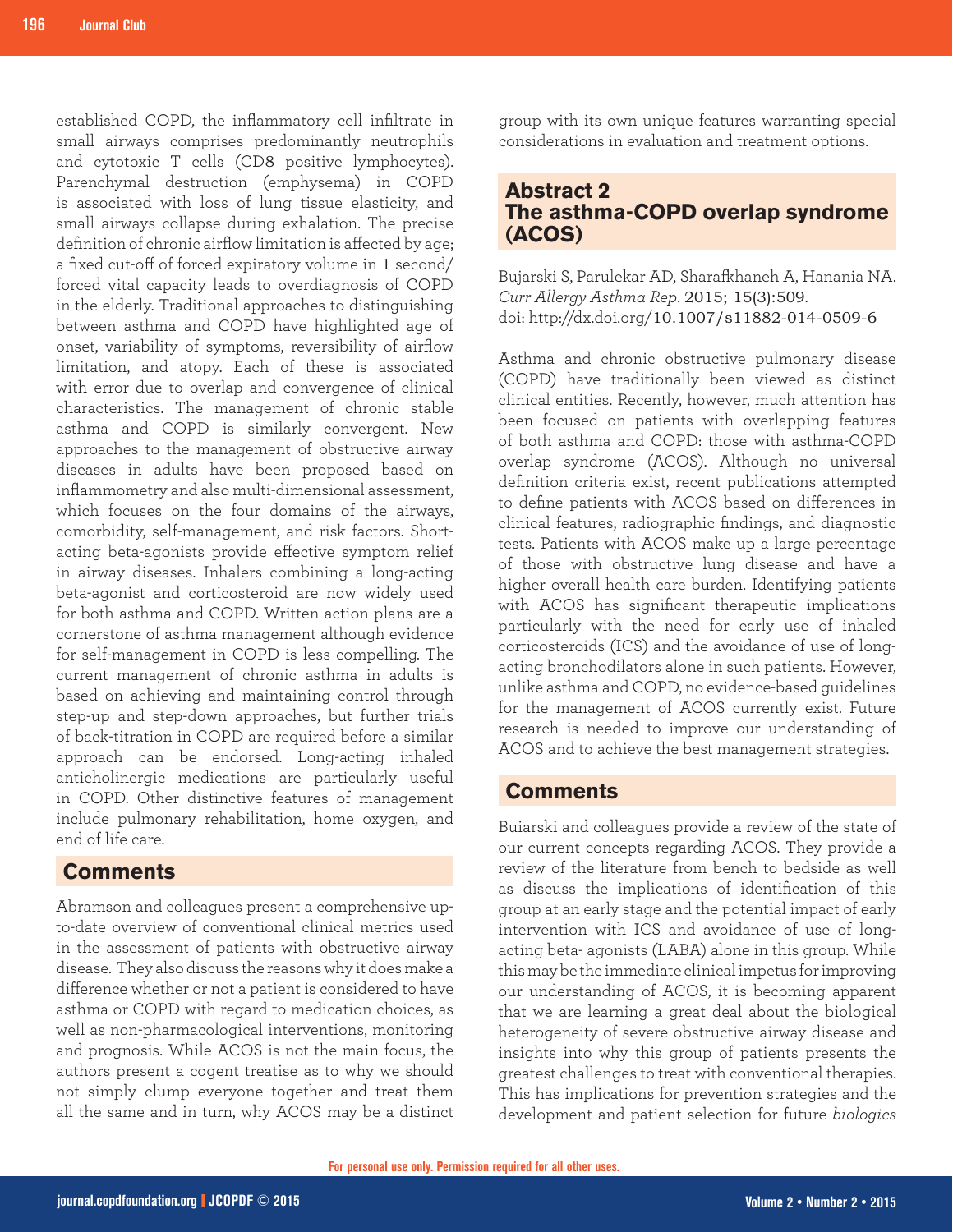and other agents that are currently under study.

## **Abstract 3 Systemic inflammation in older adults with asthma-COPD overlap syndrome**

Fu JJ, McDonald VM, Gibson PG, Simpson JL. *Allergy Asthma Immunol Res*. 2014;6(4):316-324. doi: http://dx.doi.org/10.4168/aair.2014.6.4.316

**Purpose:** The role of systemic inflammation on asthma-COPD overlap syndrome is unknown. This study aimed to examine systemic inflammation in asthma-COPD overlap syndrome, and to identify associations between clinical characteristics and inflammatory mediators in asthma-COPD overlap syndrome.

**Methods:** In 108 adults older than 55 years comprising healthy controls (n=29), asthma (n=16), COPD (n=21) and asthma-COPD overlap syndrome (n=42), serum high sensitivity C-reactive protein and interleukin 6 (IL-6) were assayed. Spirometry, induced sputum, quality of life, comorbidities and medications were assessed, and their associations with asthma-COPD overlap syndrome were analyzed using logistic regression. Associations between systemic inflammatory mediators and clinical characteristics were tested in multivariate linear regression models.

**Results:** Patients with asthma-COPD overlap syndrome had significantly elevated IL-6 levels compared with healthy controls and asthmatics. Age, comorbidity index and IL-6 level were independently associated with asthma-COPD overlap syndrome. FEV1% predicted was inversely associated with IL-6 level, and cardiovascular disease was associated with an increased IL-6 level. Systemic markers were not associated with airway inflammation.

**Conclusions:** Systemic inflammation is commonly present in asthma-COPD overlap syndrome, and asthma-COPD overlap syndrome resembled COPD in terms of systemic inflammation. IL-6 is a pivotal inflammatory mediator that may be involved in airflow obstruction and cardiovascular disease and may be an independent treatment target.

**Keywords:** Ageing; C-reactive protein; asthma; comorbidity; interleukin-6; obstructive airway disease

#### **Comments**

This study determined a COPD/asthma overlap group

on clinical grounds as a group with a history of asthma or evidence of airway hyper-responsiveness (AHR) (positive methacholine) or significant bronchodilator response (BDR) but without return to normal lung function (forced expiratory volume in 1 second to forced vital capacity  $[FEV<sub>1</sub>/FVC]$  ratio <70% and  $FEV<sub>1</sub>$  <80% predicted). In this study the COPD definition excluded any patients with BDR and/or AHR. Interestingly in this cohort of consecutively recruited patients in a tertiary care setting, the overlap group constituted 53.2% of the patients with any evidence of obstructive airway disease. There were 20.3% who were asthmatic and 26.6% who had COPD. The overlap group had a post bronchodilator  $FEV<sub>1</sub>$  (54.6% predicted) much closer to the COPD group (52.1% predicted) and interestingly a higher rate of airway hyper-responsiveness than the asthma group (92.7% versus 75%). It is interesting that apparently 4 of the asthma patients did not show AHR (criteria were AHR and/or BDR). The overlap group also had the highest pack year history and 54% were atopic versus 43% of the asthma group and 61.9% of the COPD group. With regard to smoking status, the overlap group had 12 never smokers and 30 ex- smokers compared to 5 never and 16 ex-smokers in the COPD group and 11 never and 5 ex-smokers in the asthma group. There were no significant differences in inhaled corticosteroid use between the groups. Sputum indices for the COPD and the overlap group showed high neutrophils (>61%) and low eosinophils (<3%) whereas the asthma group was the reverse. In this cohort, the overlap group seems to be enriched by a group of asthma patients that smoked and developed COPD and perhaps not surprisingly, have more severe disease and an enhanced inflammatory response and greater comorbidity. It would have been interesting to know the proportion of patients in the overlap group that had an early onset asthma history and to see other measures associated with asthma such as peripheral blood eosinophils, exhaled nitric oxide, immunoglobulin E (IgE), and how these compared between the groups.

#### **Abstract 4 Biological clustering supports both "Dutch" and "British" hypotheses of asthma and chronic obstructive pulmonary disease**

Ghebre MA, Bafadhel M, Desai D, et al. *J Allergy Clin*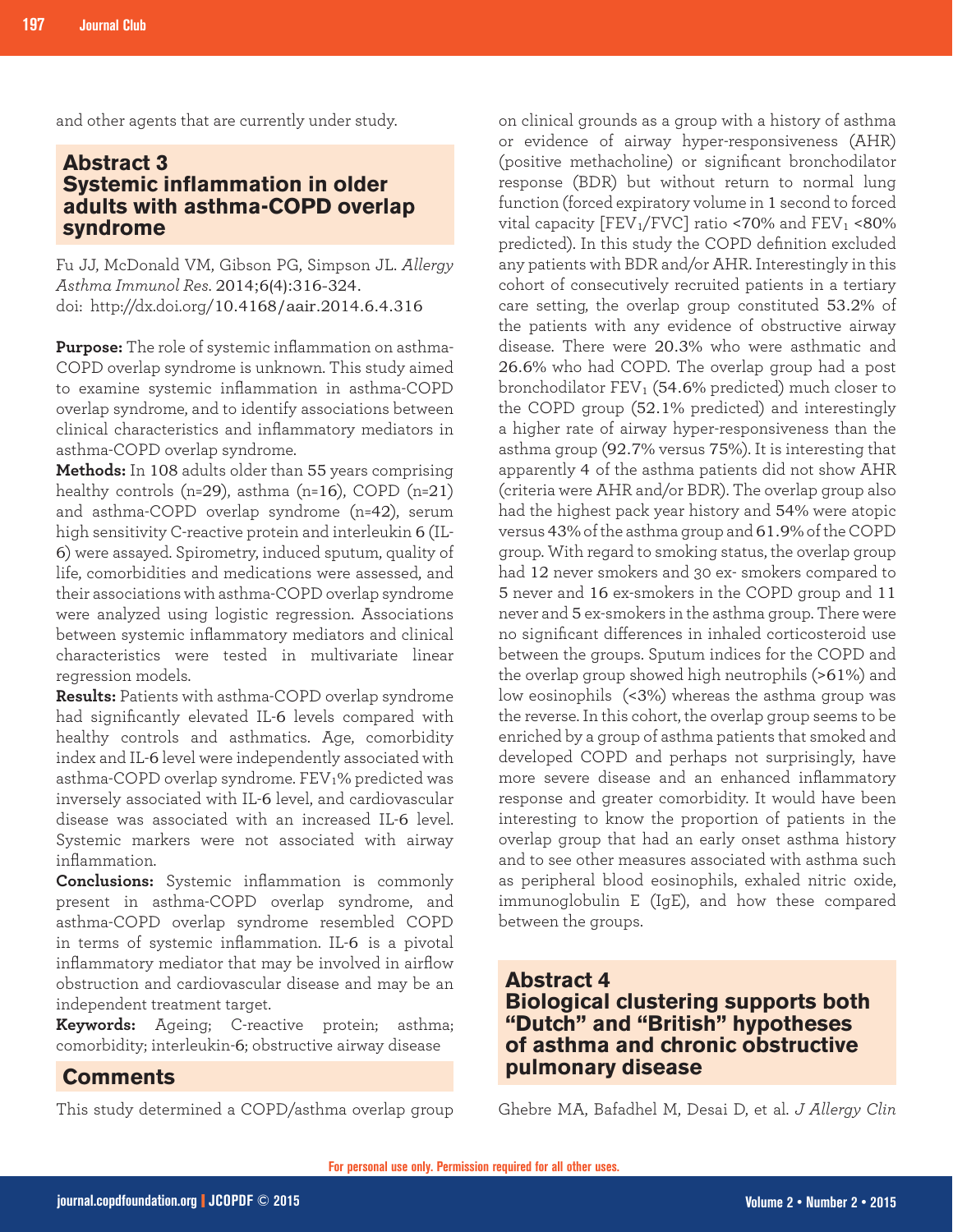*Immunol*. 2015;135(1):63-72. doi: http://dx.doi.org/10.1016/j.jaci.2014.06.035

**Background:** Asthma and chronic obstructive pulmonary disease (COPD) are heterogeneous diseases. Objective: We sought to determine, in terms of their sputum cellular and mediator profiles, the extent to which they represent distinct or overlapping conditions supporting either the "British" or "Dutch" hypotheses of airway disease pathogenesis.

**Methods:** We compared the clinical and physiological characteristics and sputum mediators between 86 subjects with severe asthma and 75 with moderateto-severe COPD. Biological subgroups were determined using factor and cluster analyses on 18 sputum cytokines. The subgroups were validated on independent severe asthma (n=166) and COPD (n=58) cohorts. Two techniques were used to assign the validation subjects to subgroups: linear discriminant analysis, or the best identified discriminator (single cytokine) in combination with subject disease status (asthma or COPD).

**Results:** Discriminant analysis distinguished severe asthma from COPD completely using a combination of clinical and biological variables. Factor and cluster analyses of the sputum cytokine profiles revealed 3 biological clusters: cluster 1: asthma predominant, eosinophilic, high TH2 cytokines; cluster 2: asthma and COPD overlap, neutrophilic; cluster 3: COPD predominant, mixed eosinophilic and neutrophilic. Validation subjects were classified into 3 subgroups using discriminant analysis, or disease status with a binary assessment of sputum IL-1β expression. Sputum cellular and cytokine profiles of the validation subgroups were similar to the subgroups from the test study.

**Conclusions:** Sputum cytokine profiling can determine distinct and overlapping groups of subjects with asthma and COPD, supporting both the British and Dutch hypotheses. These findings may contribute to improved patient classification to enable stratified medicine.

#### **Comments**

Ghebre and colleagues clinically characterized their patients as having asthma or COPD based on Global Initiative for Asthma (GINA) and Global initiative for obstructive Lung Disease (GOLD) clinical guidelines. They then assessed patients with a combination of clinical and sputum inflammatory mediators and performed cluster analysis to identify the 3 clusters: asthma predominant (55 asthma, 3 COPD), asthma/ COPD overlap (28 asthma, 19 COPD) and COPD predominant (2 asthma, 39 COPD). Clinical data included pre and post bronchodilator FEV1, FVC and symptoms' scores. There was no difference in atopic status across the asthma patients in the different clusters. Methacholine challenges were not performed. Immunoglobulin E levels were not measured. Sputum samples were analyzed for cell count and differential and bacteriology and cell free supernatant was assessed for 18 cytokines that have been implicated in airway disease. Eosinophilic high was defined as sputum eosinophils >3% with neutrophils <61%, mixed granulocytic was eosinophils >3% with neutrophils >61%, neutrophilic was eosinophils <3% with neutrophils >61% and paucigranulocytic was eosinophils <3% with neutrophils <61%. They found elevated TH2 cytokines (IL-5, IL13 and CCL26) and TH1 mediators (CXCL10 and 11) in severe asthma whereas COPD patients had increased IL-6, CCL2, CCL3, and CCL4. The overlap group showed sputum neutrophil predominance in 75% of asthmatics and 95% of COPD patients and eosinophilic predominance in 11% and 5% respectively. The overlap group also had elevated levels of interleukin-1 beta (IL-1B),interleukin-8 (IL-8),interleukin-10 (IL-10), and tumor necrosis factor-alpha (TNFα) and an increased rate of bacterial colonization (> $10^{7}$ CFU/ml sputum or positive culture). Somewhat surprisingly, the predominantly COPD cohort had 28% pure neutrophilic, 21% pure eosinophilic, 23% mixed and 28% paucigranulocytic. The overlap group also had the highest sputum total inflammatory cell count suggesting that it was a chronic bronchitis group. The authors point out that the findings of this study are not necessarily generalizable because of the referral bias to this secondary care setting (highly specialized center where only more severe patients are seen). Indeed it may well be that the overlap group is enriched in the group of more difficult to manage patients that end up in specialty clinics. It is also important to note that the Leicester group, where all patients were seen, is particularly skilled in the acquisition of viable sputum samples and this remains a challenge for many clinical centers. Nonetheless, the work of these authors further establishes the heterogeneity of asthma and COPD and the importance of characterizing the more difficult to treat patients (in both groups) according to their underlying biology and their basic clinical characteristics. As newer agents become available it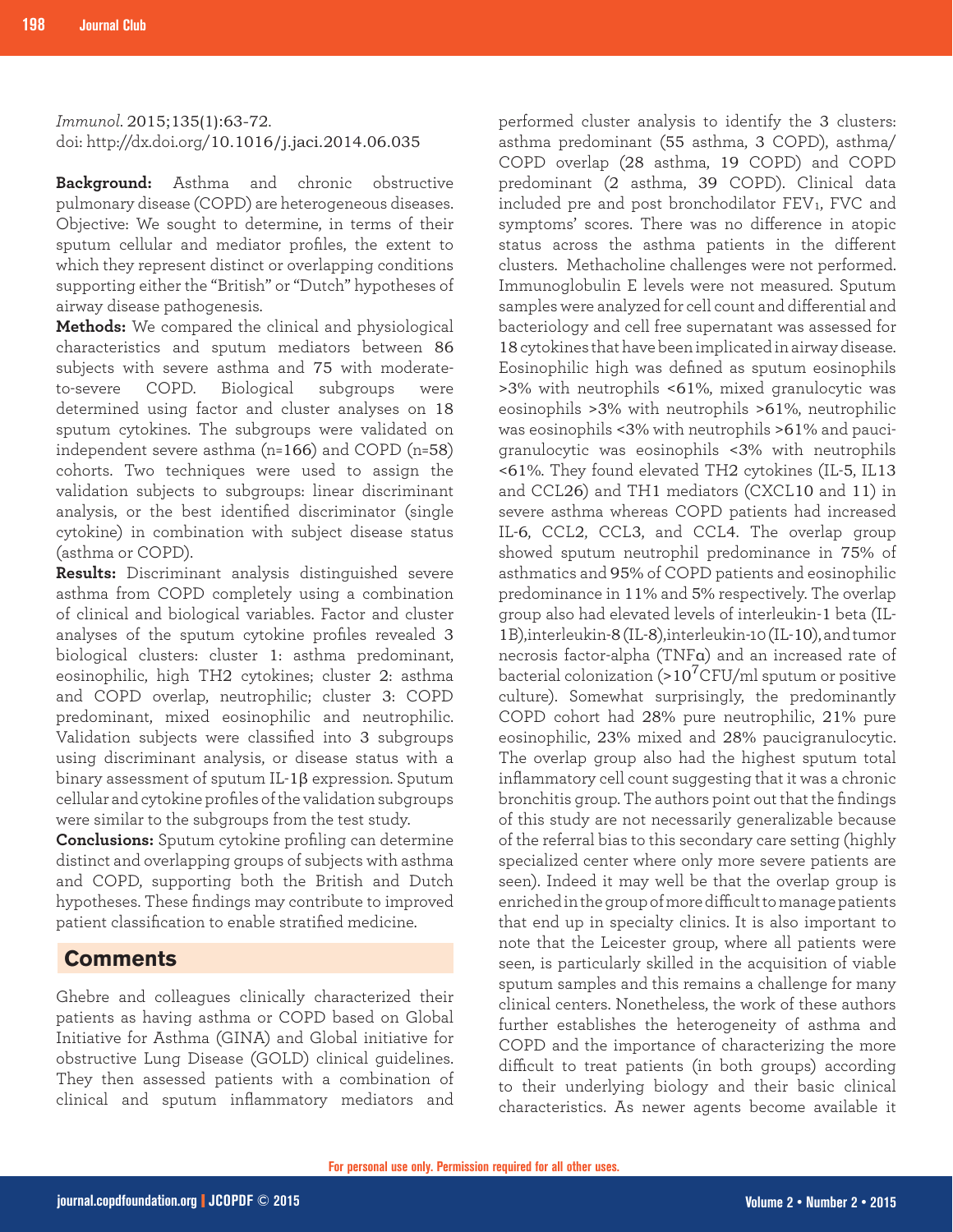will be instructive to see if there is a selective benefit of treating this particular subgroup earlier and whether it protects lung function over time.

## **Abstract 5 Asthma-COPD overlap: clinical relevance of genomic signatures of type 2 inflammation in COPD**

Christenson SA, Steiling K, van den Berge M, et al. *Am J Respir Crit Care Med*. 2015;191(7):758-766. doi: http://dx.doi.org/10.1164/rccm.201408-14580C

**Rationale:** COPD is a heterogeneous disease, and likely includes a subgroup that is biologically comparable to asthma. Studying asthma-associated gene expression changes in COPD could add insight into COPD pathogenesis and reveal biomarkers that predict a favorable response to corticosteroids.

Objective: To determine whether asthma-associated gene signatures are increased in COPD and associated with asthma-related features.

**Methods:** We compared disease-associated airway epithelial gene expression alterations in an asthma cohort (n=105) and two COPD cohorts (n=237, 171). The Th2 Signature (T2S) score, a gene expression metric induced in Th2-high asthma, was evaluated in these COPD cohorts. The T2S score was correlated with asthma-related features and response to corticosteroids in COPD in a randomized, placebo-controlled trial (GLUCOLD, n=89).

**Measurements and main results:** The 200 genes most differentially expressed in asthma versus healthy controls were enriched among genes associated with more severe airflow obstruction in these COPD cohorts (*p*<0.001), suggesting significant gene expression overlap. A higher T2S score was associated with decreased lung function (*p*<0.001), but not asthma history, in both COPD cohorts. Higher T2S scores correlated with increased airway wall eosinophil counts (*p*=0.003), blood eosinophil percentage (*p*=0.03), bronchodilator reversibility (*p*=0.01), and improvement in hyperinflation following corticosteroid treatment (*p*=0.019) in GLUCOLD.

**Conclusion:** These data identify airway gene expression alterations that can co-occur in asthma and COPD. The association of the Th2 signature with increased severity and asthma-like features (including

a favorable corticosteroid response) in COPD suggests Th2 inflammation is important in a COPD subset that cannot be identified by clinical history of asthma.

#### **Comments**

Christenson and colleagues have demonstrated in a very elegant study the very reason it is important to discuss the COPD/asthma overlap as a phenotype distinct from known asthma patients that smoke and develop COPD. These investigators had previously determined a Th2 high gene expression signature in a group of asthma patients using an array of variables including elevated airway epithelial expression levels of 3 interleukin-13 (IL-13) inducible genes, periostin, chloride channel, Ca2+ activated 1 and serine peptidase inhibitor B2 (SERPINB2) These were correlated with high levels of interleukin-5 (IL-5), IL 13 in bronchial biopsies, increased serum total IgE levels, greater blood and lung eosinophilia, increased airway hyper-responsiveness and better lung function  $(FEV_1)$  response to ICS. This Th2 signature score (and a revised version of it using a 100 gene set) was then evaluated in 2 COPD cohorts and shown to be associated with more severe airflow obstruction, bronchodilator responsiveness, eosinophilia and steroid responsiveness. This study suggests that there are certain underlying TH-2 associated genetic and biological characteristics that may increase the likelihood of developing COPD even in the absence of a clear clinical history of asthma. It is also quite compelling that this group of patients also appears to have more severe airflow obstruction and steroid responsiveness in the absence of an asthma history. Interestingly, the authors also found that the COPD gene sets correlated with an asthma diagnosis. They also found that the up-regulated genes in the COPD/asthma overlap group were enriched amongst genes that are down-regulated by ICS+/- LABA compared to placebo and the down-regulated overlap genes were enriched amongst genes up-regulated with ICS+/- LABA compared to placebo. With renewed questions about the role of ICS in the treatment of COPD, given comorbidities and concerns about increased incidence and severity of pneumonia, this study provides compelling evidence that there is indeed a role of ICS treatment for at least a subset of COPD patients. Perhaps even more important, it may also point to a group of COPD patients where earlier intervention with ICS may actually prevent or at least impede more